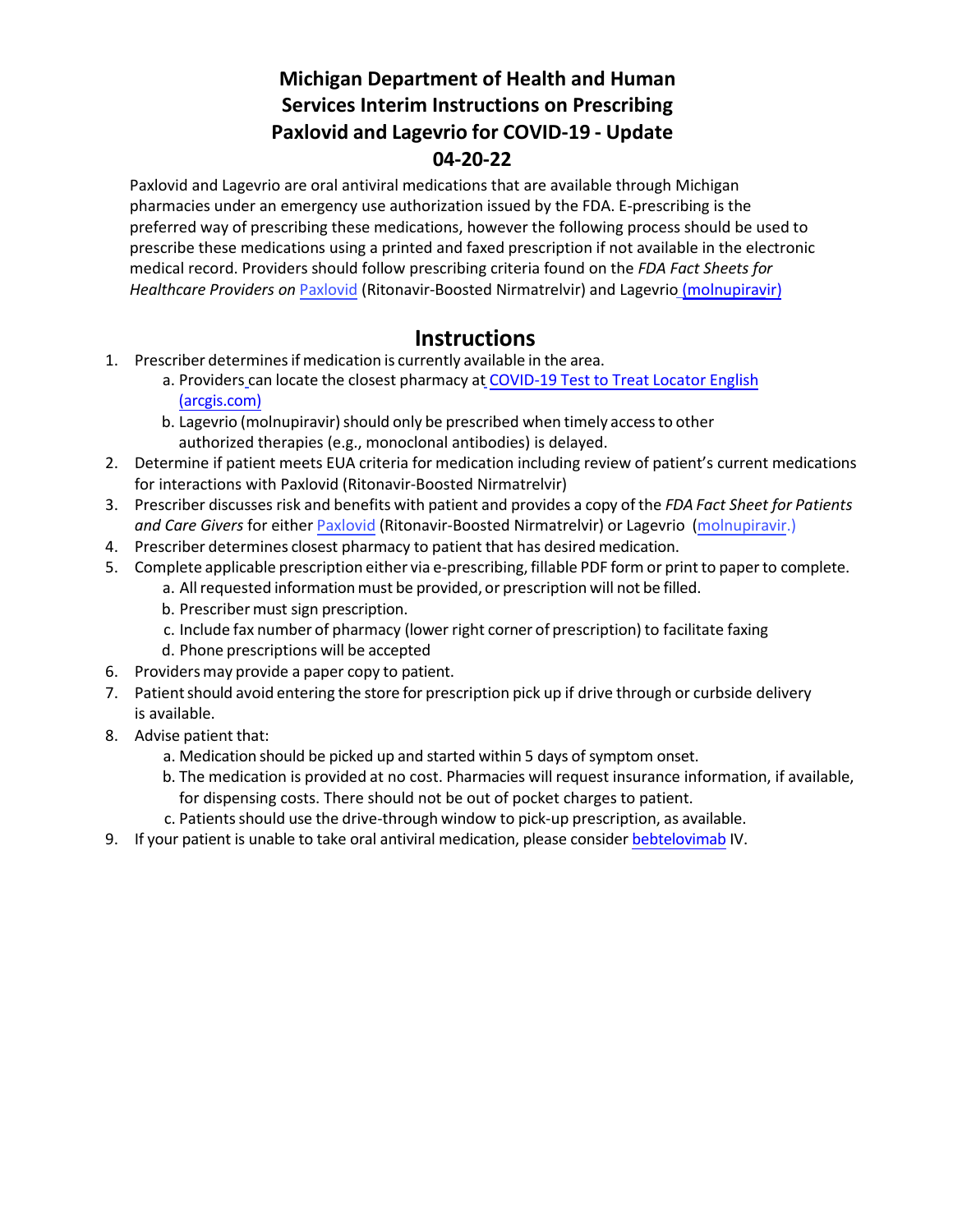# **MICHIGANDEPARTMENT OF HEALTH AND HUMAN SERVICES Standardized Prescription for Paxlovid™ (Ritonavir-Boosted Nirmatrelvir) for Treatment of COVID-19**

**-Standard Dosing (eGFR ≥ 60mL/min)-**

#### **Update 04-20-22**

#### **Patient Information**

P**atient Name:**

| <b>Patient Age:</b>          | Patient DOB:                                            | <b>Patient Phone Number:</b>                                       |
|------------------------------|---------------------------------------------------------|--------------------------------------------------------------------|
|                              |                                                         | <b>Core Requirements</b>                                           |
|                              |                                                         | (Must meet all below and FDA Emergency Use Authorization Criteria) |
| Positive test for SARS-CoV-2 |                                                         | (Including home tests per physician discretion)                    |
|                              | Symptom onset within 5 days                             |                                                                    |
|                              | Age >12 YO and weight >40 kg                            | Specify Symptom Onset Date:                                        |
|                              | Drug-Drug Interaction management discussed with patient |                                                                    |

| <b>Patient Order</b> |
|----------------------|
|----------------------|

| Medication:   | Paxlovid (nirmatrelvir 150 mg tablet and ritonavir 100 mg tablet)                                                                       |
|---------------|-----------------------------------------------------------------------------------------------------------------------------------------|
| Instructions: | Take 2 nirmatrelvir tablets by mouth with 1 ritonavir tablet by mouth, with all three<br>tablets taken together twice daily for 5 days. |
| Dispense:     | #20 nirmatrelvir tablets and #10 ritonavir tablets                                                                                      |
| Refills:      | No Refills                                                                                                                              |

**Prescriber Name Prescriber Signature**

**Prescriber Phone Number: Pharmacy Fax Number: Pharmacy Fax Number: Pharmacy Fax Number: Pharmacy Fax Number: Pharmacy Fax Number: Pharmacy Fax Number: Pharmacy Fax Number: Pharmacy Fax Number: Pharmacy F** 



Prescriber should fax to closest dispensing pharmacy with available supply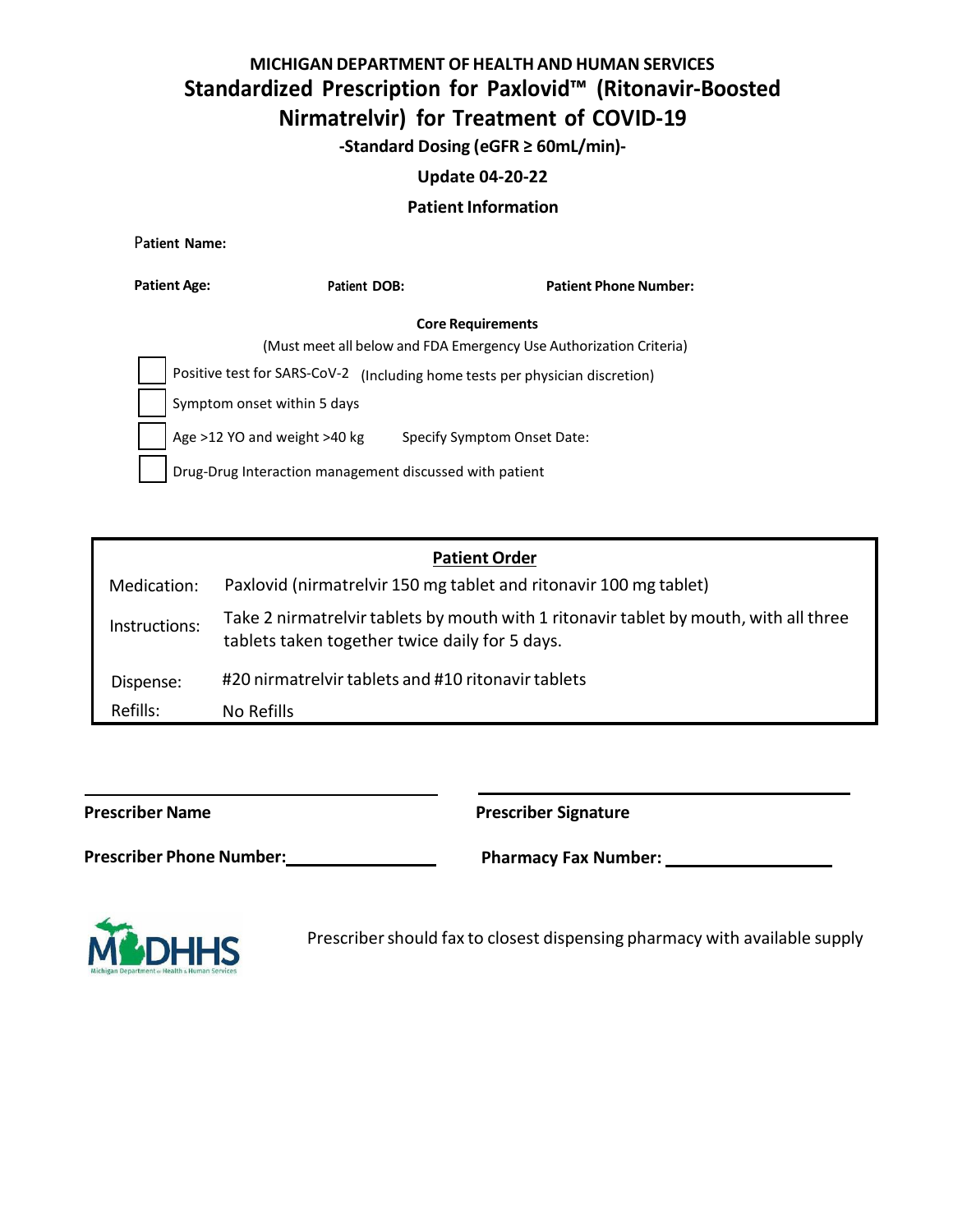**MICHIGANDEPARTMENT OF HEALTH AND HUMAN SERVICES**

## **Standardized Prescription for Paxlovid™ (Ritonavir-Boosted Nirmatrelvir) for Treatment of COVID-19**

**-Renal Dosing (eGFR > 30 and <60 ml/min)-**

### **Update 04-20-22**

### **Patient Information**

**Patient Name:**

| Patient Age: | <b>Patient DOB:</b>                                     |                          | <b>Patient Phone Number:</b>                                       |
|--------------|---------------------------------------------------------|--------------------------|--------------------------------------------------------------------|
|              |                                                         | <b>Core Requirements</b> |                                                                    |
|              |                                                         |                          | (Must meet all below and FDA Emergency Use Authorization Criteria) |
|              | Positive test for SARS-CoV-2                            |                          | (Including home tests per physician discretion)                    |
|              | Symptom onset within 5 days                             |                          |                                                                    |
|              | Age >12 YO and weight >40 kg                            |                          | Specify Symptom Onset Date:                                        |
|              | Drug-Drug Interaction management discussed with patient |                          |                                                                    |

### **Patient Order**

Medication: Paxlovid (nirmatrelvir 150 mg tablet and ritonavir 100 mg tablet)

Instructions: Take 1 nirmatrelvir tablet by mouth with 1 ritonavir tablet by mouth, with both tablets taken together twice daily for 5 days.

Dispense: #10 nirmatrelvir tablets and #10 ritonavir tablets(use renal adjustment sticker)

Refills: No Refills

Prescriber Name **Prescriber Signature** 

**Prescriber Phone Number: Pharmacy Fax Number:**



Prescriber should fax to closest dispensing pharmacy with available supply